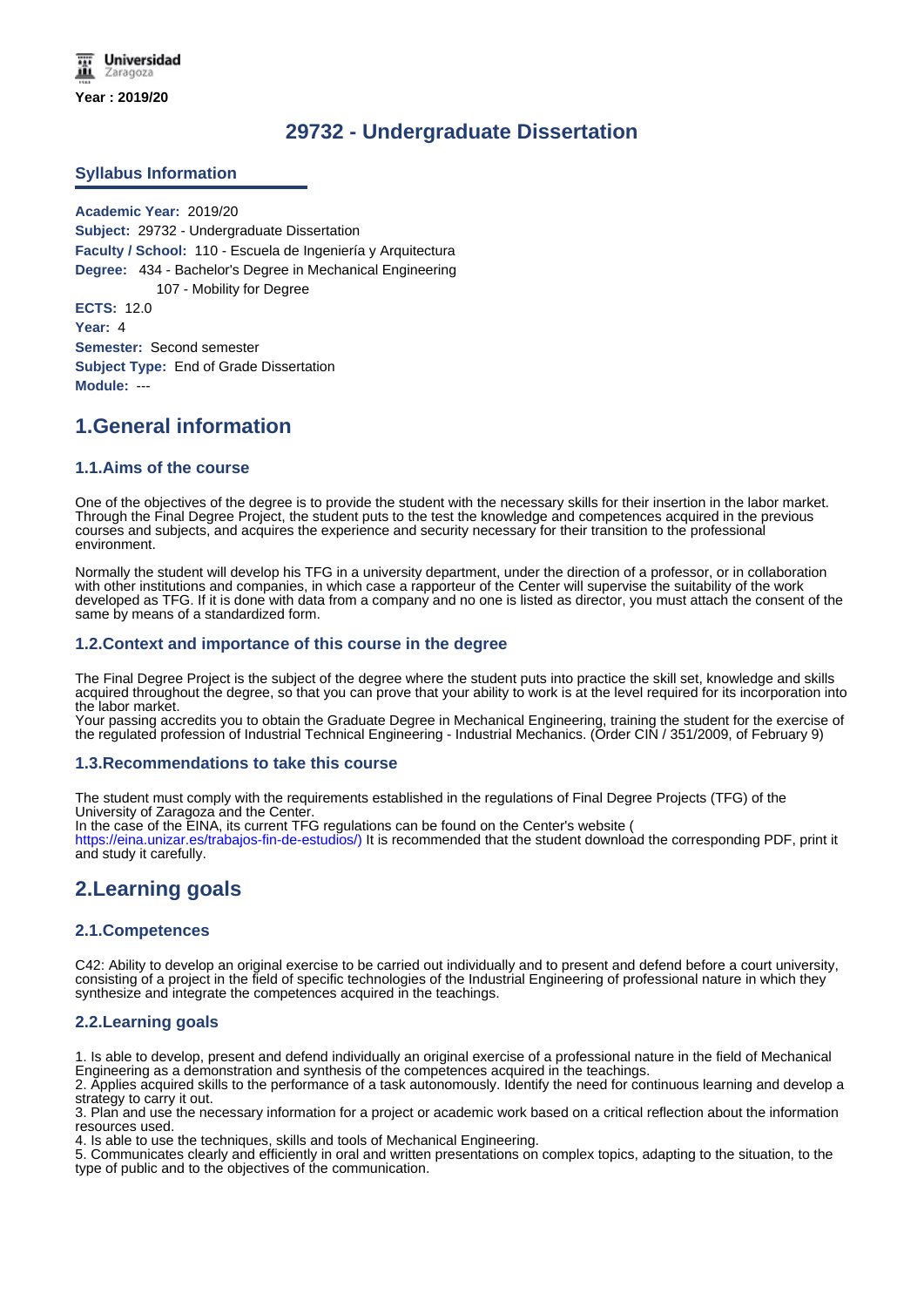## **2.3.Importance of learning goals**

The importance of the subject and the relevance of its results is maximum, since it involves the implementation of very diverse skills acquired throughout the courses of the Degree, as well as a proof of maturity and professionalism that the student must have gone gradually reached throughout his college career.

# **3.Assessment (1st and 2nd call)**

### **3.1.Assessment tasks (description of tasks, marking system and assessment criteria)**

The student must develop a project, prepare a report and make his oral defense before a Tribunal constituted according to the rules and requirements established by the University of Zaragoza and the Center. In the case of the EINA, all the details of its TFG regulations can be found at https://eina.unizar.es/trabajos-fin-de-estudios/.

In the Degree in Mechanical Engineering, each course is formalized by a court for each intensification of technical electives and a pair of transversal courts. The Academic Committee will review the proposal and assign the most appropriate court to each TFG.

It is recalled that the TFG is an original exercise to be carried out individually, which will have enough elements of personal creation. If it is done jointly with another student, it must be expressly justified in the proposal, differentiating the work of each of the students in order to make possible the individual evaluation of each one.

The TFG qualification will be carried out analogously to the other subjects (quantitative and qualitative qualification). It will be the court appointed by the Center that assigns the qualification, following the indications set out in the regulations of TFG cited above; in it the report made by the director (or speaker) will be taken into account.

# **4.Methodology, learning tasks, syllabus and resources**

## **4.1.Methodological overview**

The student must agree with the Director on the training activities to be developed, which will depend on the proposed topic and the scope of the project. The TFG will deal with some topic related to Mechanical Engineering, of complexity and level of exigency that supposes a workload estimated in 12 ECTS credits.

The TFG will take the form of a project, which will be described in a final report and presented and defended before a university court. In the TFG, a good part of the specific competencies of the degree are synthesized and integrated, being able to have the following modalities:

### \* specific academic papers;

\* specific works performed in the laboratory;\* specific works performed as a result of internships in companies or institutions;\* equivalent work carried out as a result of a stay in another university, Spanish or foreign, through an agreement or mobility program

From the point of view of its content and objectives, two types will be distinguished:

\* Type A. Technical project, with standard structure and format, which must contain, at least, the following documents: report, plans, specifications and budget.

\* Type B. With a freer content, which may consist of technical studies, economic studies, studies on quality management, development and application of computer programs, research, etc ..., in the field of titling.

In the Intranet of the EINA, you can consult offers of TFG proposed by teachers of the center. You can also consult professors of specific subjects of the degree by offering TFG in topics of interest for each student or propose original ideas for the realization of a TFG.

### **4.2.Learning tasks**

The specific learning activities for each TFG must be agreed with the TFG Director. Course Competencies Informacionales for the TFG - Moodle- ADD: It is an optional tool for consultation and information as support for the realization of TFG. It has a support service or consultancy to answer questions about the course, attended by librarians of the Hypatia Library.

## **4.3.Syllabus**

El programa formativo específico debe ser acordado en cada caso con el Director del TFG.

## **4.4.Course planning and calendar**

The calendar of academic activities must be agreed in each case with the Director of the TFG.

In the case of the EINA, the different administrative steps to be fulfilled are expressed in its internal regulations of TFG( https://eina.unizar.es/trabajos-fin-de-estudios/).Summarizing it briefly, the enrolment must be done (in the usual dates, in a manner analogous to the other subjects) and a proposal of TFG to be presented in the Secretariat for evaluation by the Academic Committee (at any time during the course). It is recommended to do it as soon as possible, but always with a